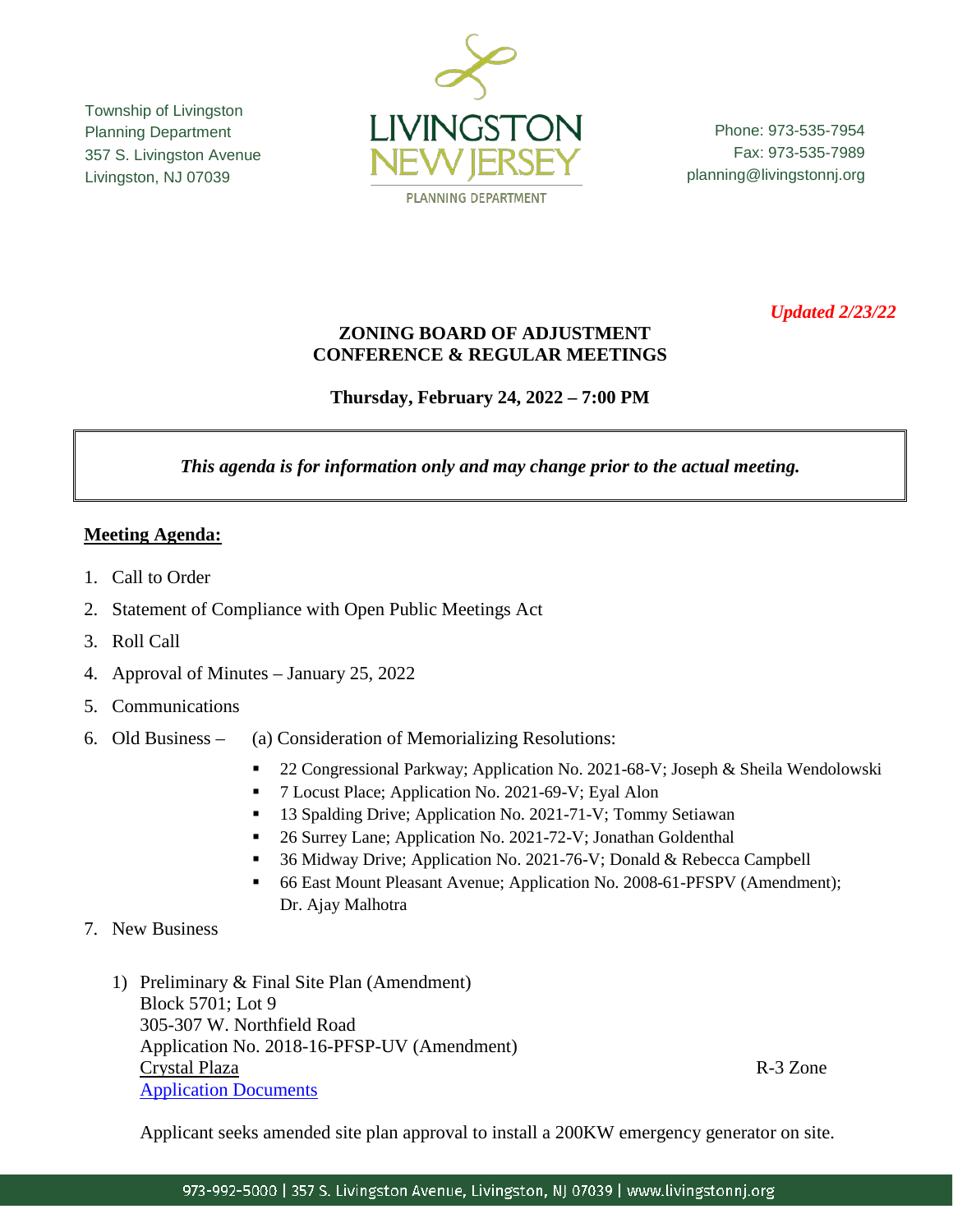2) Variance Block 900; Lot 70 146 Adams Court Application No. 2019-29-V (Amendment Xiuqing Liu & Tingyan Zeng R-4 Zone [Application Documents;](https://www.livingstonnj.org/DocumentCenter/View/13258/146-Adams-Court---Application-Docs) [Prior Resolution](https://www.livingstonnj.org/DocumentCenter/View/13281/Res-146-Adams-Court---Zeng-Liu---2021-29-V---08-24-2021)

Applicant is re-appearing before the Board to seek approval for a Rear Yard Setback Variance.

- 170-99C4 Rear Yard Setback 35' required; 34.4' proposed; 0.6' variance requested.
- 3) Variance Block 1603; Lot 25 64 Elmwood Drive Application No. 2021-77-V Leo Jantusch R-4 Zone [Application Documents](https://www.livingstonnj.org/DocumentCenter/View/13257/64-Elmwood-Drive---Application-Docs)

Applicant seeks approval to demolish existing 1-story dwelling and construct a new single-family home in violation of the following Sections:

- 170-99C3 Left Side Yard Setback 10' required; 8' proposed; 2' variance requested.
- 170-99C3 Aggregate Side Yard Setback 30% required; 22.6% proposed; 7.4% variance requested.
- 4) Variance Block 3403; Lot 14 11 Consul Road Application No. 2021-79-V David & Bonnie Sussman R-3 Zone [Application Documents](https://www.livingstonnj.org/DocumentCenter/View/13259/11-Consul-Road---Application-Docs)

Applicant seeks approval for a first floor addition at the rear of home in violation of the following Sections:

- 170-87CC3 Habitable Floor Ratio 21% allowed; 22.1% proposed; 1.1% variance requested.
- 5) Variance *(Continued from December 14, 2021)* Block 5301; Lot 3 324 Hillside Avenue Application No. 2021-61-V Jay Van de Beek R-3 Zone [Application Documents](http://livingstonnj.org/DocumentCenter/View/12876/324-Hillside-Avenue---Application-Docs) [Updated Documents](https://www.livingstonnj.org/DocumentCenter/View/13280/324-Hillside-Avenue---Updated-Denial-Plans)

Applicant seeks approval for a garage addition, 2-story Rear Addition, and a 1-story Rear Addition in violation of the following Sections:

• 170-98C3 Aggregate Side Yard Setback – 30% required; 28.3% proposed; 1.7% variance requested.